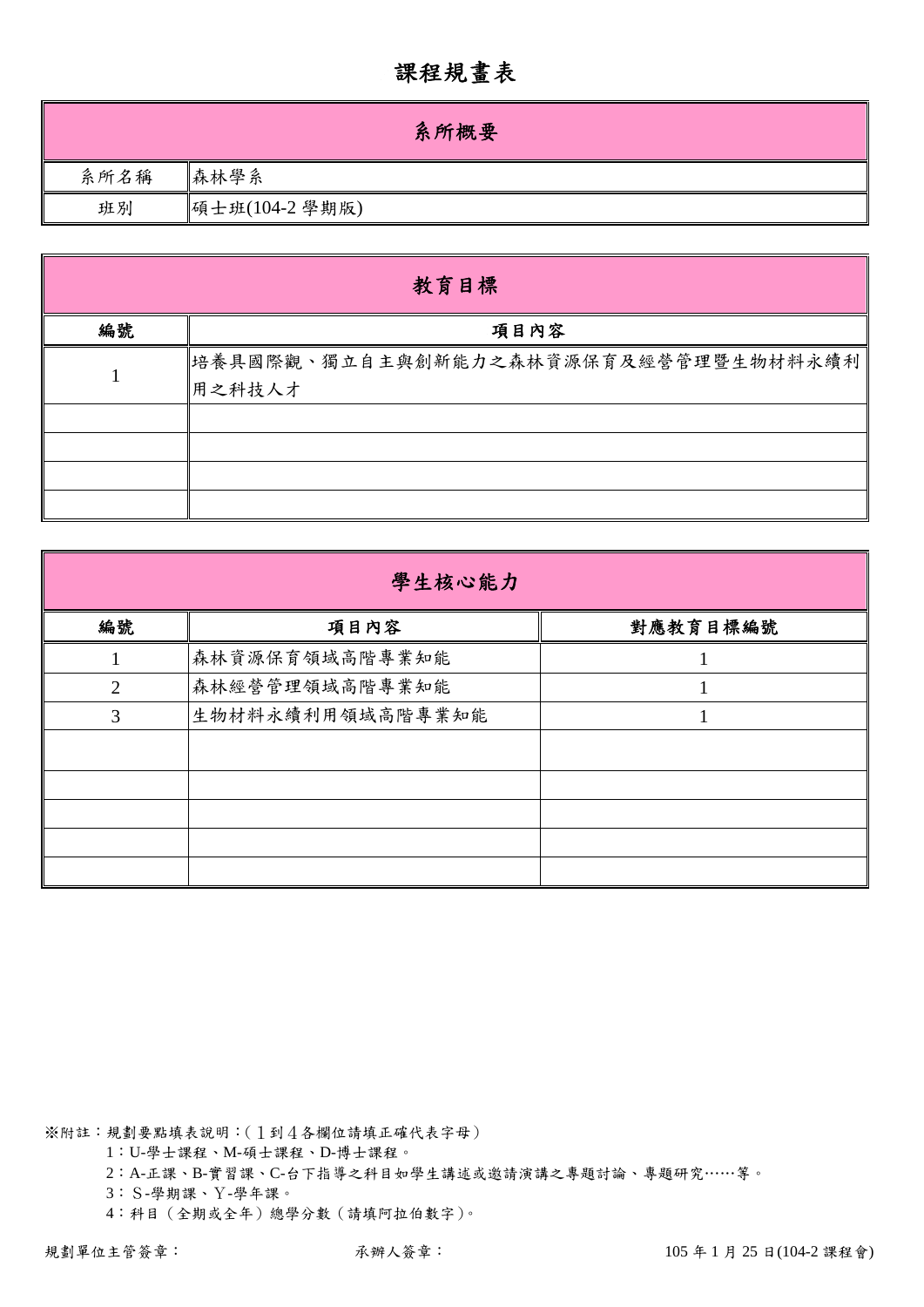課程規畫表

| 中文課程名稱               |        | 英文課程名稱                                                     |              | 規劃要點(附註)       |                |                | 對應核心能 建議修               |          | 開課單位 | 備註 |  |  |
|----------------------|--------|------------------------------------------------------------|--------------|----------------|----------------|----------------|-------------------------|----------|------|----|--|--|
|                      |        |                                                            | 1            | $\overline{2}$ | $\overline{3}$ | $\overline{4}$ | 力編號                     | 課年級      |      |    |  |  |
| 院核心課程(若無免填,請加註必修、選修) |        |                                                            |              |                |                |                |                         |          |      |    |  |  |
|                      |        |                                                            |              |                |                |                |                         |          |      |    |  |  |
| 必修課程                 |        |                                                            |              |                |                |                |                         |          |      |    |  |  |
| 碩士論文                 | Thesis |                                                            | M            | $\overline{C}$ | Y              | 6              | $1-30,2-20$<br>$3 - 50$ | $\equiv$ | 森林系  |    |  |  |
| 森林經營與管<br>理專題(一)     |        | Seminar in Forest<br>Management and<br>Administration (I)  | $\mathbf{M}$ | $\overline{C}$ | $\mathbf Y$    | $\overline{2}$ | $2 - 100$               |          | 森林系  |    |  |  |
| 森林生物與保<br>育專題(一)     |        | Seminar in Forest Biology<br>and Conservation (I)          | M            | $\overline{C}$ | Y              | $\overline{2}$ | $1 - 100$               |          | 森林系  |    |  |  |
| 林產物性專題<br>$(-)$      | (I)    | Seminar in Physical<br><b>Aspects of Forest Products</b>   | M            | $\overline{C}$ | Y              | $\overline{2}$ | $3 - 100$               |          | 森林系  |    |  |  |
| 林產化性專題<br>$(-)$      | (I)    | Seminar in Chemical<br><b>Aspects of Forest Products</b>   | M            | $\overline{C}$ | Y              | $\overline{2}$ | $3 - 100$               |          | 森林系  |    |  |  |
| 森林經營與管<br>理專題(二)     |        | Seminar in Forest<br>Management and<br>Administration (II) | M            | $\overline{C}$ | Y              | $\overline{2}$ | $2 - 100$               | $\equiv$ | 森林系  |    |  |  |
| 森林生物與保<br>育專題(二)     |        | Seminar in Forest Biology<br>and Conservation (II)         | M            | $\overline{C}$ | $\mathbf Y$    | $\overline{2}$ | $1 - 100$               | $\equiv$ | 森林系  |    |  |  |
| 林產物性專題<br>$($ = $)$  | (II)   | Seminar in Physical<br><b>Aspects of Forest Products</b>   | M            | $\overline{C}$ | $\mathbf Y$    | $\overline{c}$ | $3 - 100$               | $\equiv$ | 森林系  |    |  |  |
| 林產化性專題<br>$($ = $)$  | (II)   | Seminar in Chemical<br><b>Aspects of Forest Products</b>   | M            | $\overline{C}$ | $\mathbf Y$    | $\overline{2}$ | $3 - 100$               |          | 森林系  |    |  |  |

1:U-學士課程、M-碩士課程、D-博士課程。

2:A-正課、B-實習課、C-台下指導之科目如學生講述或邀請演講之專題討論、專題研究……等。

3:S-學期課、Y-學年課。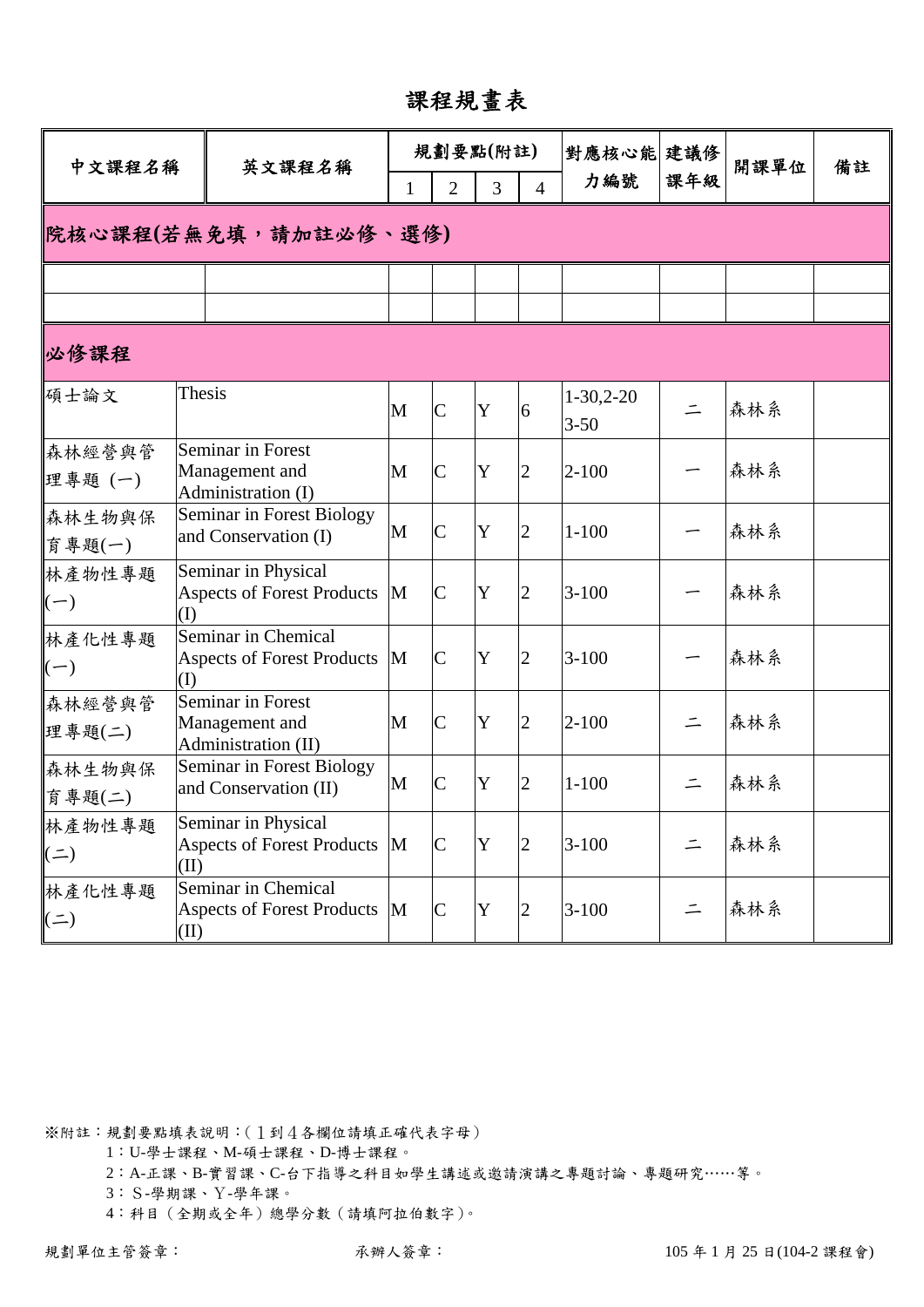課程規畫表

|                   |                                                                       |              | 規劃要點(附註)       |                         |                | 對應核心能                        | 建議       | 開課單 |                 |
|-------------------|-----------------------------------------------------------------------|--------------|----------------|-------------------------|----------------|------------------------------|----------|-----|-----------------|
| 中文課程名稱            | 英文課程名稱                                                                | 1            | $\overline{2}$ | 3                       | $\overline{4}$ | 力編號                          | 修課<br>年級 | 位   | 備註              |
| 選修課程              |                                                                       |              |                |                         |                |                              |          |     |                 |
| 木質結構設計特論          | <b>Special Topics in Wood</b><br><b>Construction Design</b>           | M            | $\overline{A}$ | $\overline{\mathbf{S}}$ | $\overline{3}$ | $3 - 100$                    |          | 森林系 | $104 - 2$<br>新開 |
| 生質能源技術            | <b>Bioenergy Technology</b>                                           | M            | $\overline{A}$ | S                       | $\overline{3}$ | $6 - 100$                    |          | 森林系 | 104-2 遠<br>距教學  |
| 森林集水區經營特論         | Special Topic in Forest<br><b>Watershed Management</b>                | M            | $\mathbf{A}$   | S                       | 3              | $1 - 100$                    |          | 森林系 | $102 - 2$<br>新開 |
| 數據分析與統計應用         | Data Analysis and Statistical<br>Applications                         | $\mathbf{M}$ | $\mathbf{A}$   | S                       | $\overline{3}$ | $1 - 35, 2 - 35$<br>$3 - 30$ |          | 森林系 | $102 - 2$<br>新開 |
| 榕果生物學             | Biology of Fig and its<br><b>Associated Animals</b>                   | M            | $\mathbf{A}$   | S                       | 3              | $1 - 100$                    |          | 森林系 | $100 - 2$<br>新開 |
| 製漿造紙學特論           | Special Topics in Pulping and<br>Papermaking                          | M            | $\mathbf{A}$   | S                       | 3              | $3 - 100$                    | $\equiv$ | 森林系 | $100 - 2$<br>更名 |
| 生態氣候學與復育生<br>態學特論 | Special Topics on<br>Ecoclimatology and<br><b>Restoration Ecology</b> | M            | $\overline{A}$ | S                       | $\overline{2}$ | $1 - 100$                    |          | 森林系 | $99-1$<br>新開    |
| 天然資源評估法           | <b>Natural Resources</b><br>Assessment                                | M            | $\mathbf{A}$   | S                       | 3              | $2 - 100$                    |          | 森林系 |                 |
| 高等遙測影像分析          | <b>Advanced Digital Image</b><br>Analysis                             | M            | $\mathbf{A}$   | S                       | 3              | $2 - 100$                    | $\equiv$ | 森林系 |                 |
| 林木生長收穫學特論         | Special Topics in Growth and<br>Yield                                 | $\mathbf{M}$ | $\mathbf{A}$   | S                       | 3              | $2 - 100$                    |          | 森林系 |                 |
| 資源多變量分析           | <b>Resources Multivariate</b><br>Analysis                             | M            | $\mathbf{A}$   | S                       | 3              | $2 - 100$                    | $\equiv$ | 森林系 |                 |
| 數位遙測影像分析          | <b>Digital Remote Sensing</b><br><b>Imagery Analysis</b>              | M            | $\mathbf{A}$   | S                       | 3              | $2 - 100$                    |          | 森林系 |                 |
| 高等數位地圖學           | <b>Advanced Digital</b><br>Cartography                                | M            | $\mathbf{A}$   | S                       | 3              | $2 - 100$                    | $\equiv$ | 森林系 |                 |
| 森林經理學研究法          | <b>Research Methods of Forest</b><br>Management                       | M            | $\mathbf{A}$   | S                       | $\overline{2}$ | $2 - 100$                    |          | 森林系 |                 |
| 地理資訊系統            | Geographic Information<br>System                                      | M            | $\mathbf{A}$   | S                       | 3              | $2 - 100$                    | -        | 森林系 |                 |
| 數位資源資訊系統          | <b>Digital Resources Information</b><br>System                        | M            | A              | ${\bf S}$               | 3              | $2 - 100$                    |          | 森林系 |                 |
| 高等森林測計學           | <b>Advanced Forest Measuration</b>                                    | M            | $\mathbf{A}$   | S                       | 3              | $2 - 100$                    | $\equiv$ | 森林系 |                 |
| 林業經濟學特論           | <b>Special Topics in Forestry</b><br>Economics                        | M            | A              | S                       | 3              | $2 - 100$                    | ∽        | 森林系 |                 |
| 法                 | 林業政策及法規研究  Research Methods in Forest<br>Policy and Law               | M            | $\mathbf{A}$   | ${\bf S}$               | 3              | $2 - 100$                    |          | 森林系 |                 |
| 數量森林經營學           | Quantitative Approaches to                                            | $\mathbf{M}$ | $\mathbf A$    | S                       | 3              | $2 - 100$                    |          | 森林系 |                 |

1:U-學士課程、M-碩士課程、D-博士課程。

2:A-正課、B-實習課、C-台下指導之科目如學生講述或邀請演講之專題討論、專題研究……等。

3:S-學期課、Y-學年課。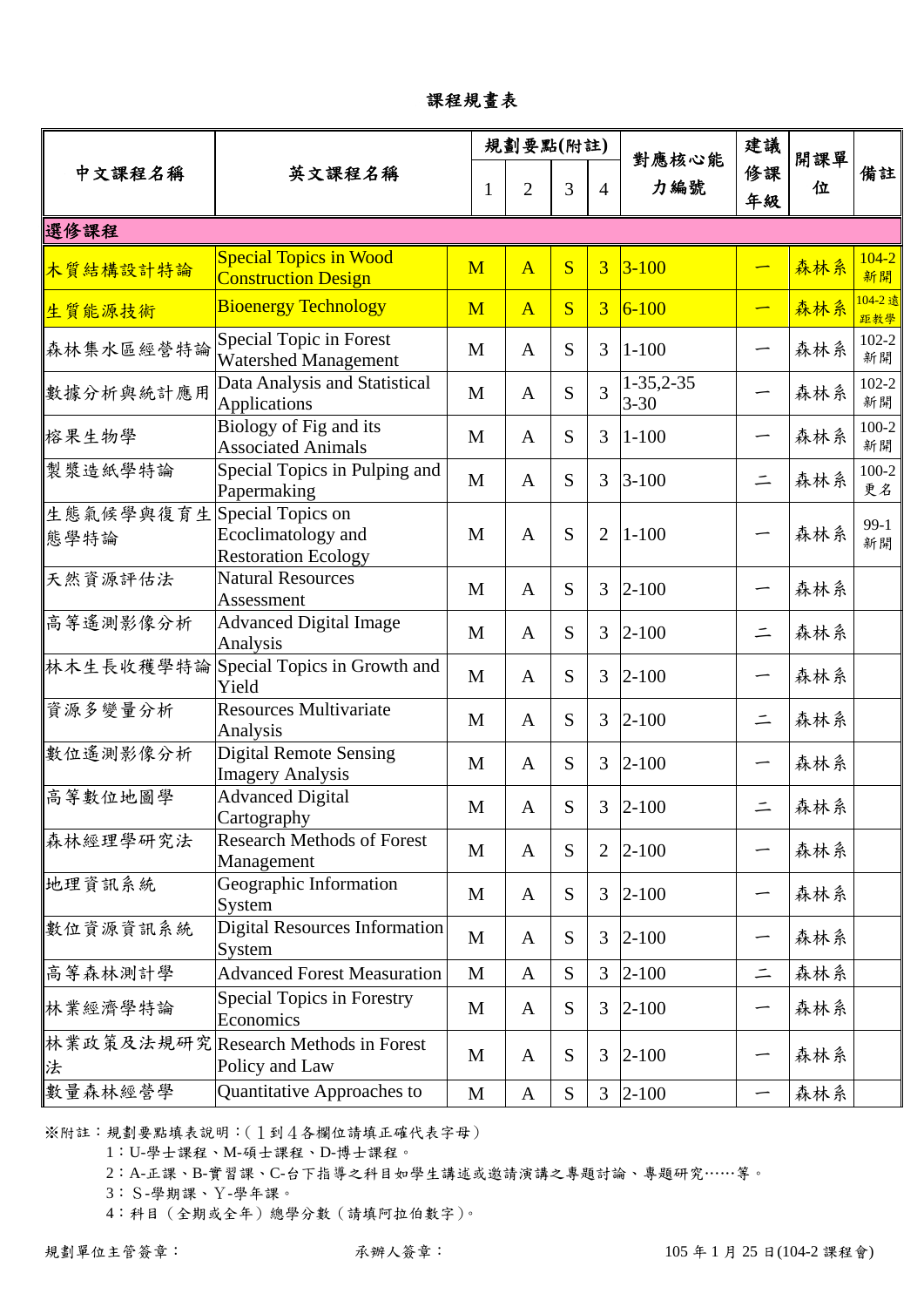|                 | <b>Forest Management</b>                                    |              |              |           |                |                  |                          |     |
|-----------------|-------------------------------------------------------------|--------------|--------------|-----------|----------------|------------------|--------------------------|-----|
| 資源遙感探測          | <b>Remote Sensing of Natural</b><br>Resources               | M            | $\mathbf{A}$ | S         | $\overline{3}$ | $2 - 100$        | -                        | 森林系 |
| 掃瞄式電顯林學應用<br>技術 | <b>Application of Electronic</b><br>Microscopy in Forestry  | M            | AB           | S         | 3              | $1 - 80, 2 - 20$ | —                        | 植病所 |
| 數值分類學           | <b>Numerical Classification</b>                             | M            | $\mathbf{A}$ | S         | $\overline{3}$ | $1 - 100$        | —                        | 森林系 |
| 生化分類學           | <b>Biochemical Classification</b>                           | M            | $\mathbf{A}$ | S         | $\overline{3}$ | $1 - 100$        | —                        | 森林系 |
| 森林生態生理學         | <b>Forest Ecophysiology</b>                                 | M            | $\mathbf{A}$ | S         | 3              | $1 - 100$        | $\equiv$                 | 森林系 |
| 生態生理學專題實驗       | Special Topics in<br>Eco-Physiological<br>Experiment        | M            | AB           | S         | 3              | $1 - 100$        | $\equiv$                 | 森林系 |
| 森林生態調查與分析       | Methods of Forest Vegetation<br>Ecology                     | $\mathbf{M}$ | $\mathbf{A}$ | S         | 3              | $1 - 80, 2 - 20$ |                          | 森林系 |
| 現代育林問題          | <b>Issues in Contemporary</b><br>Silviculture               | M            | $\mathbf{A}$ | S         | $\overline{2}$ | $1 - 100$        | -                        | 森林系 |
| 森林美學特論          | <b>Special Topics in Forest</b><br>Esthetics                | M            | $\mathbf{A}$ | S         | 3              | $1 - 100$        | ∽                        | 森林系 |
| 森林防崩特論          | Special Topics in Forest and<br><b>Land Slide Control</b>   | M            | $\mathbf{A}$ | S         | 3              | $1 - 100$        | —                        | 森林系 |
| 林木育種學特論         | Special Topics in Forest Tree<br><b>Breeding</b>            | M            | $\mathbf{A}$ | S         | 3              | $1 - 100$        | —                        | 森林系 |
| 樹木學特論           | Special Topics in Dendrology                                | M            | $\mathbf{A}$ | S         | $\overline{3}$ | $1 - 100$        | $\equiv$                 | 森林系 |
| 森林生態學特論         | <b>Special Topics in Forest</b><br>Ecology                  | M            | $\mathbf{A}$ | S         | 3              | $1 - 100$        | —                        | 森林系 |
| 育林學特論           | Special Topics in Silviculture                              | $\mathbf{M}$ | $\mathbf{A}$ | S         | 3              | $1 - 100$        | $\overline{\phantom{0}}$ | 森林系 |
| 林木遺傳學特論         | <b>Special Topics in Forest</b><br>Genetics                 | M            | $\mathbf{A}$ | S         | 3              | $1 - 100$        | —                        | 森林系 |
| 林木遺傳參數估計        | <b>Estimation of Genetics</b><br>Parameters in Forest Trees | M            | AB           | S         | 3              | $1 - 100$        | $\equiv$                 | 森林系 |
| 自然資源遺傳保育        | Genetic Conservation of<br><b>Natural Resources</b>         | M            | $\mathbf{A}$ | S         | 3 <sup>7</sup> | $1 - 100$        |                          | 森林系 |
| 林木遺傳育種研究法       | <b>Research Methods of Forest</b><br>Genetics and Breeding  | M            | $\mathbf C$  | S         | $\overline{2}$ | $1 - 100$        | $\overline{\phantom{0}}$ | 森林系 |
| 森林土壤學特論         | Special Topics in Forest Soil<br>Science                    | M            | A            | S         | 3              | $1 - 100$        |                          | 森林系 |
| 林木菌根研究          | <b>Tree Mycorrhizal Research</b>                            | M            | $\mathbf{A}$ | ${\bf S}$ | 3              | $1 - 100$        | $\equiv$                 | 森林系 |
| 木材化學特論          | Special Topics in Wood<br>Chemistry                         | M            | A            | S         | 3              | $3 - 100$        | $\overline{\phantom{0}}$ | 森林系 |
| 木材抽出物           | <b>Wood Extractives</b>                                     | M            | $\mathbf{A}$ | S         | 3              | $3 - 100$        | —                        | 森林系 |
| 纖維素化學           | <b>Cellulose Chemistry</b>                                  | M            | $\mathbf{A}$ | S         | 3              | $3 - 100$        | —                        | 森林系 |
| 木材性質學特論         | Special Topics in Wood<br>Properties                        | M            | $\mathbf{A}$ | S         | 3              | $3 - 100$        | —                        | 森林系 |
| 紙張性質學特論         | Special Topics in Paper<br>Properties                       | M            | A            | S         | 3              | $3 - 100$        |                          | 森林系 |
| 木材加工學特論         | Special Topics in Wood<br>Processing                        | M            | A            | S         | 3              | $3 - 100$        | —                        | 森林系 |

1:U-學士課程、M-碩士課程、D-博士課程。

2:A-正課、B-實習課、C-台下指導之科目如學生講述或邀請演講之專題討論、專題研究……等。

3:S-學期課、Y-學年課。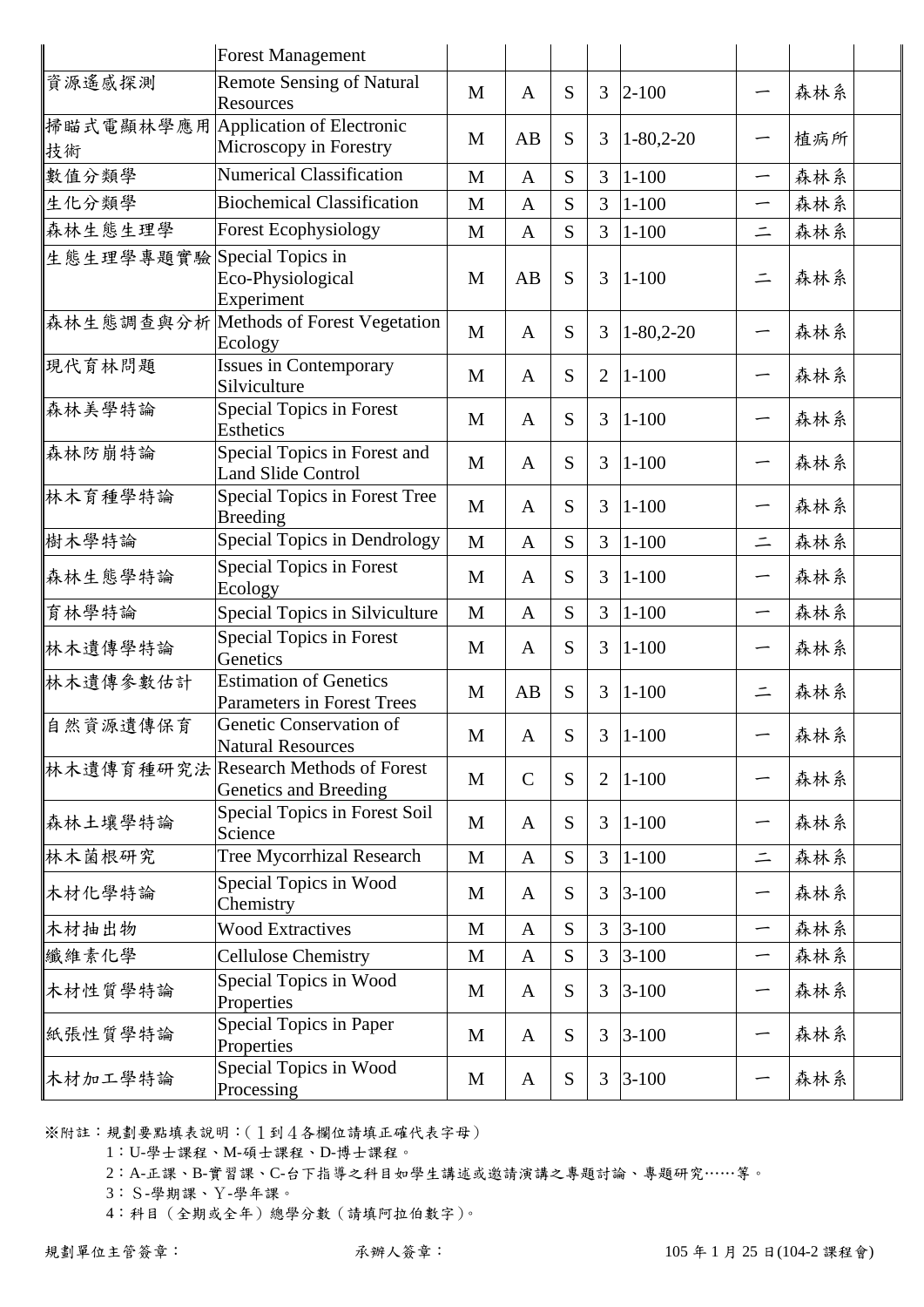| 木材利用學特論                | Special Topics in Wood<br>Utilization                                                          | M            | $\mathbf{A}$  | S           | 3              | $3 - 100$          |          | 森林系 |                 |
|------------------------|------------------------------------------------------------------------------------------------|--------------|---------------|-------------|----------------|--------------------|----------|-----|-----------------|
| 木材膠合原理                 | Theory of Wood Adhesions                                                                       | M            | A             | S           | 3              | $3 - 100$          | —        | 森林系 |                 |
| 生物質木材膠合劑               | <b>Biomass Wood Adhesives</b>                                                                  | M            | $\mathbf{A}$  | S           | $\mathfrak{Z}$ | $3 - 100$          | —        | 森林系 |                 |
| 木材膠合劑性能檢定<br>原理        | Testing Theory for<br>Performance of Wood<br>Adhesives                                         | M            | $\mathbf{A}$  | S           | $\overline{3}$ | $3 - 100$          |          | 森林系 |                 |
| 木質材料學特論                | Special Topics in<br><b>Wood-Based Materials</b>                                               | M            | $\mathbf{A}$  | S           | $\overline{3}$ | $3 - 100$          |          | 森林系 |                 |
| 樹脂化學                   | <b>Resin Chemistry</b>                                                                         | M            | $\mathbf{A}$  | S           | 3              | $3 - 100$          |          | 森林系 |                 |
| 改良木材學特論                | Special Topics in Improved<br>Wood                                                             | M            | $\mathbf{A}$  | S           | $\overline{3}$ | $3 - 100$          |          | 森林系 |                 |
| 用特論                    | 生物質能源及化學利Special Topics on Biomass<br><b>Energy and Chemicals</b>                              | M            | $\mathbf{A}$  | S           | 3              | $3 - 100$          |          | 森林系 |                 |
| 劑                      | 再生性資源製造膠合Adhesives from Renewable<br>Resources                                                 | M            | $\mathbf{A}$  | S           | 3              | $3 - 100$          | —        | 森林系 |                 |
| 木材塗料學特論                | Special Topics in Wood<br>Coatings                                                             | M            | $\mathbf{A}$  | S           | $\overline{3}$ | $3 - 100$          |          | 森林系 |                 |
| 環境取樣學                  | <b>Environmental Sampling</b>                                                                  | M            | $\mathbf{A}$  | S           | 3              | $1-20,2-80$        | —        | 森林系 |                 |
| 木材改質及保存學特 Special<br>論 | Topics<br>in<br>Wood<br><b>Modification and Preservation</b>                                   | $\mathbf{M}$ | $\mathbf{A}$  | S           | 3              | $3 - 100$          |          | 森林系 | $104 - 1$<br>更名 |
| $(-)$                  | 高等教育教學實務 Teaching Practice in Higher<br>Education (I)                                          | $\mathbf{M}$ | $\mathcal{C}$ | S           | $\mathbf{0}$   | $1-25, 2-25, 3-50$ | $\equiv$ | 森林系 | $104 - 1$<br>新開 |
| $($ ニ $)$              | 高等教育教學實務 Teaching Practice in Higher<br>Education $(\mathbb{I})$                               | $\mathbf{M}$ | $\mathcal{C}$ | S           | $\overline{0}$ | $1-25,2-25,3-50$   | $\equiv$ | 森林系 | $104 - 1$<br>新開 |
| 研讀                     | 資源調查與測計文獻 Review of Literature in Forest<br><b>Inventory and Mensuration</b>                   | M            | $\mathcal{C}$ | Y           | $\overline{2}$ | $2 - 100$          | $\equiv$ | 森林系 |                 |
| 研讀                     | 遙測及地理資訊文獻 Review of Literature in<br>Remote Sensing and<br>Geographical Information<br>Science | M            | $\mathcal{C}$ | Y           | 2              | $2 - 100$          |          | 森林系 |                 |
| 讀                      | 森林植物分類文獻研 Review of Literature in<br><b>Taxnomy of Forest Plants</b>                           | M            | $\mathcal{C}$ | Y           | $\overline{2}$ | $1 - 100$          | $\equiv$ | 森林系 |                 |
| 讀                      | 森林生態森林文獻研 Review of Literature in Forest<br>Ecology                                            | M            | $\mathcal{C}$ | Y           | $\overline{2}$ | $1 - 100$          | $\equiv$ | 森林系 |                 |
| 育林文獻研讀                 | Review of Literature in<br>Silviculture                                                        | M            | $\mathcal{C}$ | Y           | $\overline{2}$ | $1 - 100$          | $\equiv$ | 森林系 |                 |
| 森林文獻研讀                 | Review of Literature in<br>Forestry                                                            | M            | $\mathcal{C}$ | Y           | $\overline{2}$ | $1 - 100$          | $\equiv$ | 森林系 |                 |
| 造紙文獻研讀                 | Review of Literature in Paper<br>Making                                                        | $\mathbf{M}$ | $\mathbf C$   | $\mathbf Y$ | $\overline{2}$ | $3 - 100$          | $\equiv$ | 森林系 |                 |
| 木質材料文獻研讀               | Review of Literature in<br><b>Wood-Based Materials</b>                                         | M            | $\mathcal{C}$ | $\mathbf Y$ | $\overline{2}$ | $3 - 100$          | $\equiv$ | 森林系 |                 |
| 研讀                     | 木材乾燥與鑑別文獻 Review of Literature in Wood<br>Drying and Identification                            | M            | $\mathcal{C}$ | Y           | 2              | $3 - 100$          | $\equiv$ | 森林系 |                 |

1:U-學士課程、M-碩士課程、D-博士課程。

2:A-正課、B-實習課、C-台下指導之科目如學生講述或邀請演講之專題討論、專題研究……等。

3:S-學期課、Y-學年課。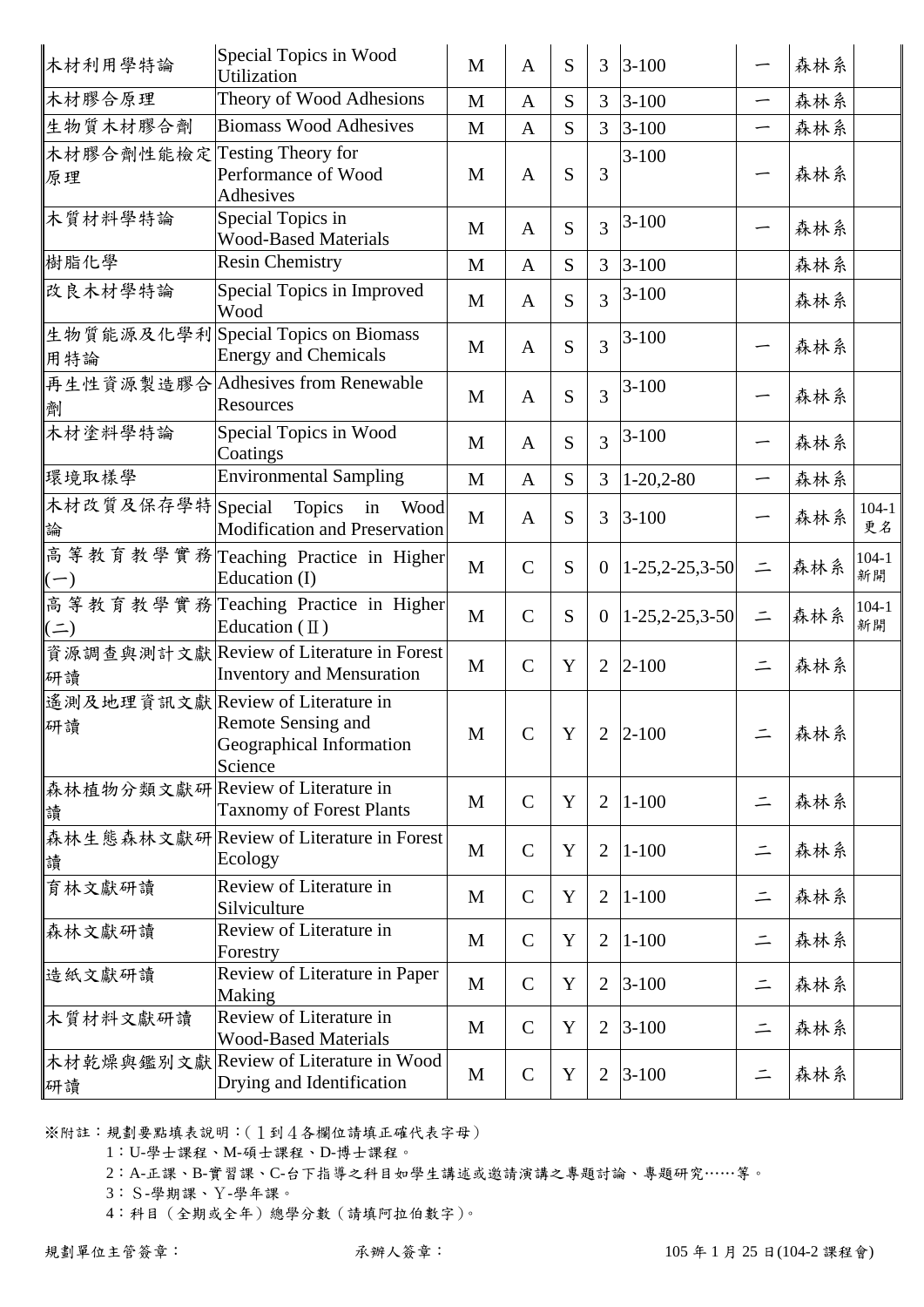| 文獻研讀                            | 再生性資源與膠合劑 Review of Literature in<br><b>Biocomposites and Adhesives</b>                    | M            | $\mathbf C$   | Y           | $\overline{2}$ | $3 - 100$ | $\equiv$ | 森林系                   |
|---------------------------------|--------------------------------------------------------------------------------------------|--------------|---------------|-------------|----------------|-----------|----------|-----------------------|
| 文獻研讀                            | 家具製造與木材塗裝 Review of Literature in<br>Furniture Making and Wood<br>Finishing                | M            | $\mathcal{C}$ | Y           | $\overline{2}$ | $3 - 100$ | $\equiv$ | 森林系                   |
| 林產文獻研讀                          | Review of Literature in Forest<br>Products                                                 | $\mathbf{M}$ | $\mathcal{C}$ | Y           | $\overline{2}$ | $3 - 100$ | $\equiv$ | 森林系                   |
| 森林化學文獻研讀                        | Review of Literature in Tree<br>Chemistry                                                  | M            | $\mathcal{C}$ | Y           | $\overline{2}$ | $3 - 100$ | $\equiv$ | 森林系                   |
| 森林水化學與養分循<br>環文獻研讀              | Review of Literature in Water<br><b>Chemistry and Nutrient</b><br><b>Cycling in Forest</b> | M            | $\mathbf C$   | Y           | $\overline{2}$ | $1 - 100$ | $\equiv$ | 森林系                   |
| 生質能源文獻研讀                        | Review of Literature in<br><b>Biomass Energy</b>                                           | M            | $\mathcal{C}$ | Y           | $\overline{2}$ | $3 - 100$ | $\equiv$ | 森林系                   |
| 森林遊樂文獻研讀                        | Review of Literature in Forest<br>Recreation                                               | $\mathbf{M}$ | $\mathbf C$   | $\mathbf Y$ | $\overline{2}$ | $2 - 100$ | $\equiv$ | $97 - 1$<br>森林系<br>新開 |
| 林產產業分析與營運<br>評估                 | Analysis and Operation<br><b>Evaluation of Forest Products</b><br>Industry                 | M            | $\mathbf{A}$  | S           | 3              | $3 - 100$ |          | 森林系                   |
| 木材比較解剖學                         | <b>Comparative Wood Anatomy</b>                                                            | M            | $\mathbf{A}$  | S           | 3              | $1 - 100$ | —        | 森林系                   |
| 支序學                             | Cladistics                                                                                 | M            | $\mathbf{A}$  | S           | 3              | $1 - 100$ | —        | 森林系                   |
| 植物拉丁文                           | <b>Botanical Latin</b>                                                                     | M            | $\mathbf{A}$  | S           | $\overline{3}$ | $1 - 100$ | —        | 森林系                   |
| 質化學                             | 森林生態系的生物地 Biogeochemistry in Forest<br>Ecosystem                                           | M            | $\mathbf{A}$  | S           | $\overline{2}$ | $1 - 100$ | -        | 森林系                   |
| 生態系經營學                          | <b>Ecosystem Management</b>                                                                | M            | $\mathbf{A}$  | S           | $\overline{2}$ | $1 - 100$ | $\equiv$ | 森林系                   |
| 野生動物棲息地經營                       | Wildlife Habitat Management                                                                | M            | $\mathbf{A}$  | S           | 3              | $1 - 100$ | —        | 森林系                   |
| 自然資源規劃                          | <b>Natural Resources Planning</b>                                                          | M            | $\mathbf{A}$  | S           | 3              | $1 - 100$ | —        | 森林系                   |
| 衝突管理與危機處理                       | <b>Conflict Management and</b><br><b>Crisis Treatment</b>                                  | M            | A             | S           | $\overline{2}$ | $2 - 100$ | ∽        | 森林系                   |
| 氣候變遷對策                          | <b>Climate Change Policy</b>                                                               | M            | $\mathbf{A}$  | S           | $\overline{2}$ | $2 - 100$ | —        | 森林系                   |
| 生態模式學                           | <b>Ecological Modeling</b>                                                                 | M            | A             | S           | 2              | $2 - 100$ | $\equiv$ | 森林系                   |
| 植物多酚成份                          | Plant Polyphenol                                                                           | M            | $\mathbf{A}$  | S           | $\overline{2}$ | $3 - 100$ | $\equiv$ | 森林系                   |
| 森林化學儀器分析                        | <b>Instrumental Analysis of</b><br><b>Forestry Chemistry</b>                               | M            | $\mathbf{A}$  | S           | 3              | $3 - 100$ | —        | 森林系                   |
| 林木代謝產物生物活<br>性研究法               | Methods in Bioactivities<br>Analysis of Metabolites from<br><b>Woody Plants</b>            | M            | $\mathbf{A}$  | S           | $\overline{2}$ | $3 - 100$ | $\equiv$ | 森林系                   |
| 濱水區經營                           | <b>Riparian Management</b>                                                                 | M            | $\mathbf{A}$  | S           | $\overline{2}$ | $2 - 100$ | —        | 森林系                   |
| 植物代謝體學                          | <b>Plant Metabonomics</b>                                                                  | M            | $\mathbf{A}$  | S           | $\overline{2}$ | $3 - 100$ | $\equiv$ | 森林系                   |
| 植物代謝體學分析技 Methods in Plant<br>術 | Metabonomics                                                                               | M            | B             | S           | $\overline{2}$ | $3 - 100$ | $\equiv$ | 森林系                   |
| 植物生物反應器                         | <b>Plant Bioreactor</b>                                                                    | M            | AB            | ${\bf S}$   | $\overline{2}$ | $3 - 100$ | $\equiv$ | 森林系                   |
| 木材物理學特論                         | Special Topics in Wood<br>Physics                                                          | M            | A             | S           | $\overline{2}$ | $3 - 100$ | —        | 森林系                   |
| 生質物氣化程序                         | <b>Biomass Gasification Process</b>                                                        | $\mathbf M$  | $\mathbf{A}$  | ${\bf S}$   | 3              | $3 - 100$ | —        | 森林系                   |

1:U-學士課程、M-碩士課程、D-博士課程。

2:A-正課、B-實習課、C-台下指導之科目如學生講述或邀請演講之專題討論、專題研究……等。

3:S-學期課、Y-學年課。